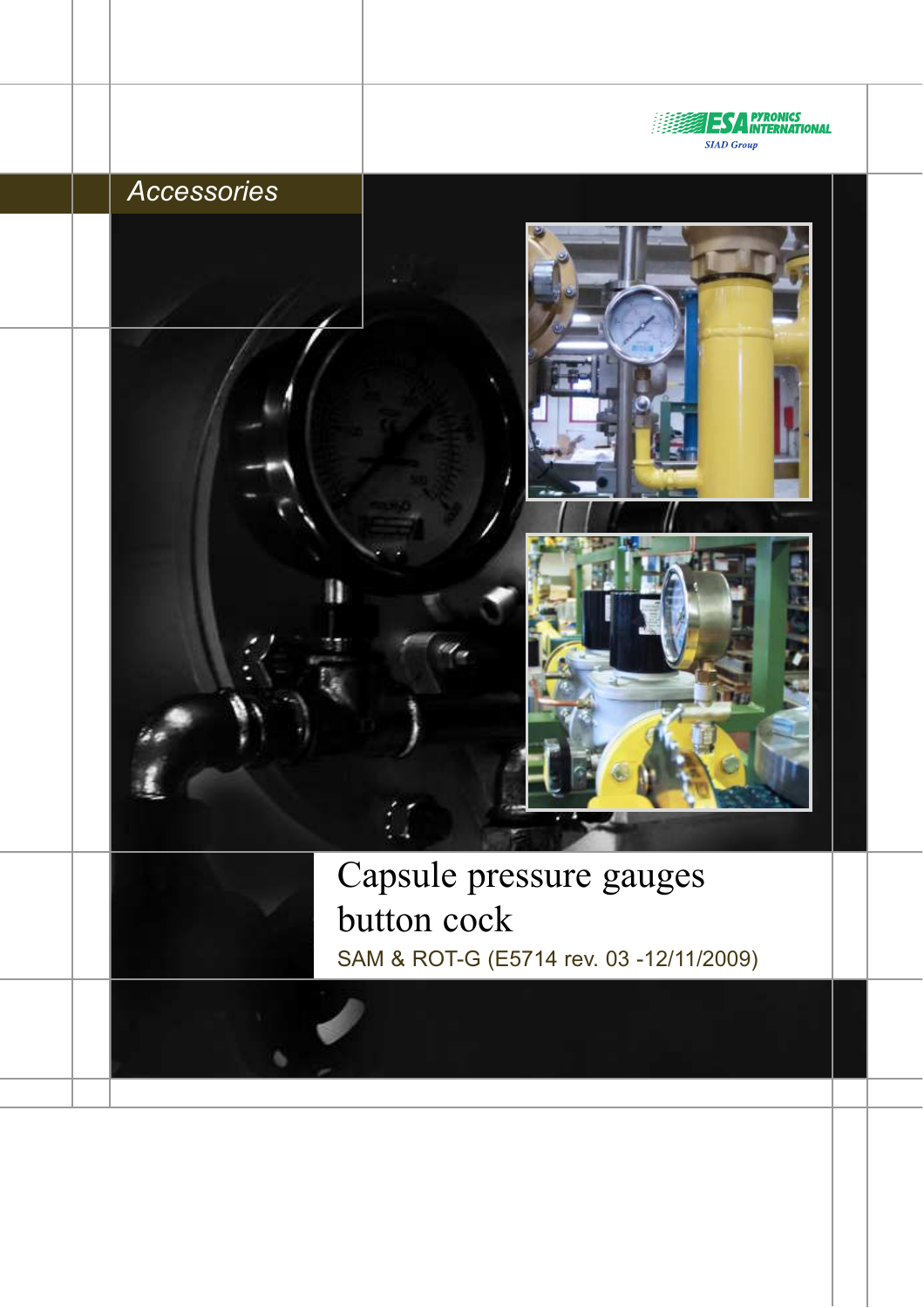#### **GENERAL WARNINGS:**



■ All installation, maintenance, ignition and setting operations must be performed by qualified personnel and respect the laws in force at the time and place of installation.

■ To avoid damage to people and things, it is essential to observe all the points indicated in this handbook. The reported indications do not exonerate the Client/User from observing general or specific laws concerning accidents and environmental safeguarding.

■ The operator must wear proper DPI clothing (shoes, helmets...) and respect the general safety, prevention and precaution norms.

■ To avoid the risks of burns or high voltage electrocution, the operator must avoid all contact with the burner and its control devices during the ignition phase and while it is running at high temperatures.

■ All ordinary and extraordinary maintenance must be performed when the system is stopped.

■ To assure correct and safe use of the combustion plant, it is of extreme importance that the contents of this document be brought to the attention of and be meticulously observed by all personnel in charge of controlling and working the devices.

 $\blacksquare$  The functioning of a combustion plant can be dangerous and cause injuries to persons or damage to equipment. Every burner must be provided with certified combustion safety and supervision devices.

 $\blacksquare$  The burner must be installed correctly to prevent any type of accidental/undesired heat transmission from the flame to the operator or the equipment.

■ The perfomances indicated in this technical document regarding the range of products are a result of experimental tests carried out at ESA-PYRONICS. The tests have been performed using ignition systems, flame detectors and supervisors developed by ESA-PYRO-NICS. The respect of the above mentioned functioning conditions cannot be guaranteed if equipment, which is not present in the ESA-PYRONICS catalogue, is used.

**DISPOSAL:**



To dispose of the product, abide by the local legislations regarding it.

**GENERAL NOTES:**

■ In accordance to the internal policy of constant quality improvement, ESA-PYRONICS reserves the right to modify the technical characteristics of the present document at any time and without warning.

■ It is possible to download technical sheets which have been updated to the latest revision from the **www.esapyronics.com** website.

■ The products manufactured by ESA-PYRONICS have been created in conformity to the **UNI EN 746- 2:2010** Norms: Equipment for industrial thermal process - Part 2: Safety requirements for combustion and the movement and treatment of combustible elements. This norm is in harmony with the Machine Directive **2006/42/CE**. It is certified that the products in question respect all the requirements prescribed by the above mentioned Norms and Directives.

■ Certified in conformity with the UNI EN ISO 9001 Norm by DNV GL.

#### **CERTIFICATIONS:**

**EN837-3**

Diaphragm and capsule pressure gauges - Dimensions, metrology, requisites and tests.

**90/396/EEC** Button cock valves are certified with DVGW. CE Gas apparatus Directive (90/396/EEC)

The products comply with the requirements of the Eurasian market (Russia, Belarus and Kazakhstan) and are exempt from the EAC certification ref. **Doc. 01- 11/437**

#### **CONTACTS / SERVICE:**



**Headquarters:** Esa S.p.A. Via Enrico Fermi 40 24035 Curno (BG) - Italy Tel +39.035.6227411 Fax +39.035.6227499 **esa@esacombustion.it**

**International Sales:** Pyronics International s.a. Zoning Industriel, 4ème rue B-6040 Jumet - Belgium Tel +32.71.256970 Fax +32.71.256979 **marketing@pyronics.be**

**www.esapyronics.com**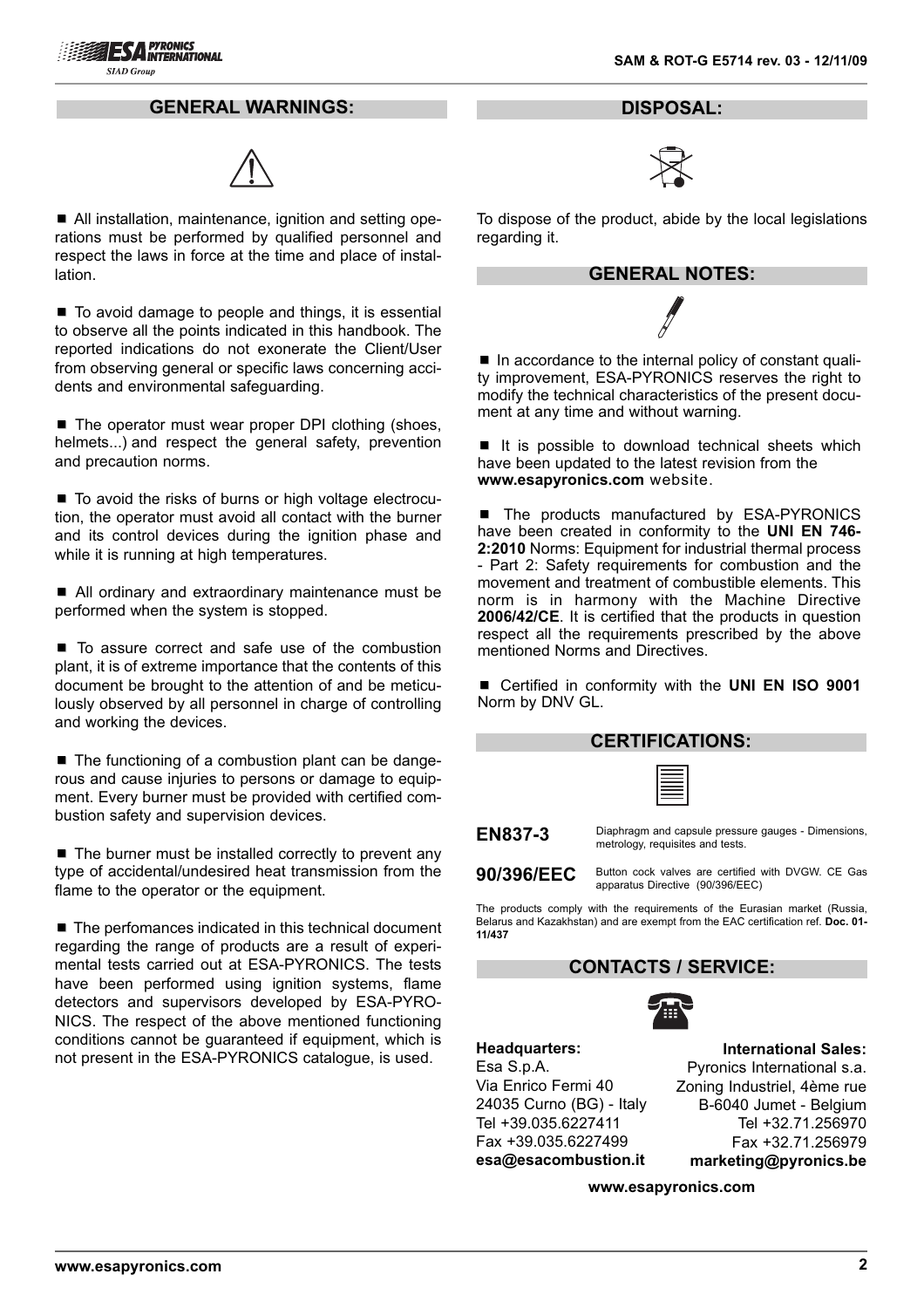SAM identifes a series of capsule pressure gauges destined for easy reading and installation. Furthermore, to guarantee the duration of the instrument, the manual ROT-G, button cock that protects the manometer from possible high pressures is also available.

### **APPLICATIONS**

**Pressure checks on air and gas ducts.** 

■ Blower inlet.

■ On request, degreased pressure guages for oxygen use.

## **CHARACTERISTICS**

## **SAM PRESSURE GAUGE:**

| Range:                     | from -25 mbar for empty meter |
|----------------------------|-------------------------------|
|                            | up to 10 bar per pressure     |
| Precision class:           | ±1,6%                         |
| Room temperature:          | $-20 + 60^{\circ}$ C          |
| Process fluid temperature: | $max 60^{\circ}$ C            |
| ■ Working pressure:        | (max for15 min.) 75% of VFS   |
| Over pressure:             | not allowed                   |
| Protection degree:         | IP 65 according to IEC 529    |
| Zero regulation:           | manual                        |
|                            |                               |

### **MATERIAL COMPOSITION:**

| $\blacksquare$ Case:      | stainless steel AISI 304         |
|---------------------------|----------------------------------|
| $\blacksquare$ Ring:      | bayonet type AISI 304            |
| Dial:                     | in aluminium, white background,  |
|                           | with scales and numbers in black |
| Indicating pointer:       | black in aluminium               |
| ■ Transparent:            | glass                            |
| Transparent gasket:       | in EPDM                          |
| Movement:                 | in brass high sensitivity        |
| ■ Process attachment pin: | brass OT 58                      |

## **ACCESSORY CHARACTERISTICS**

## **ROT-G COCK PIN:**

| $\blacksquare$ Tightness: | "O" ring                            |
|---------------------------|-------------------------------------|
| Spear valve seat:         | cylindrical                         |
| ■ Handwheel:              | button                              |
| Maximum working pressure  | 30 bar                              |
| ■ Working temperature:    | $-20^{\circ}$ C / +100 $^{\circ}$ C |
| Nominal pressure stage    | MOP <sub>5</sub>                    |
| ■ Thread:                 | according to ISO 7-1                |

#### **MATERIAL COMPOSITION:**

■ Body: brass OT 58



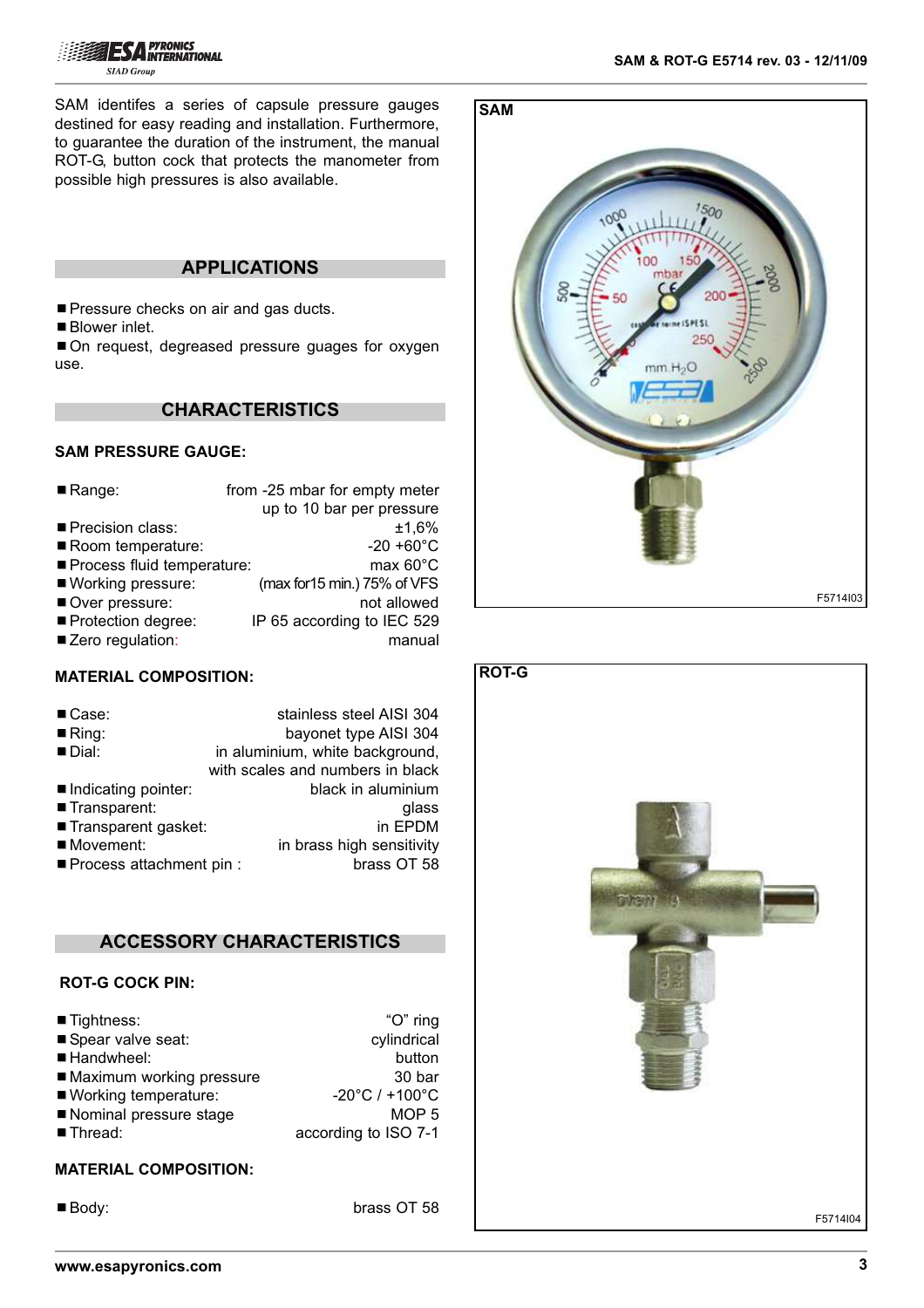**SIAD Group** 

## **MODELS AND SCALES**

| <b>Model</b>   | <b>Scale</b>      | <b>Sensitive element</b> |
|----------------|-------------------|--------------------------|
| <b>SAM-25</b>  | $0 \div 25$ mbar  | membrana                 |
| <b>SAM-40</b>  | $0 \div 40$ mbar  | membrana                 |
| <b>SAM-60</b>  | $0 ÷ 60$ mbar     | membrana                 |
| <b>SAM-100</b> | $0 \div 100$ mbar | membrana                 |
| <b>SAM-160</b> | $0 \div 160$ mbar | membrana                 |
| <b>SAM-250</b> | $0 \div 250$ mbar | membrana                 |
| <b>SAM-500</b> | $0 ÷ 500$ mbar    | membrana                 |
| SAM-1000       | $0 \div 1$ bar    | bourdon                  |
| SAM-2500       | $0 \div 2,5$ bar  | bourdon                  |
| SAM-5000       | 0 ÷ 5 bar         | bourdon                  |
| SAM-10000      | 0 ÷ 10 bar        | bourdon                  |

## **DESCRIPTION**

The SAM pressure gauges have been created to facilitate pressure readings and can be installed in any direction and in any air, gas or combustion plant duct. The wide range of measuring scales available also guarantees an easier and more versatile choice of product according to one 's needs. The ROT-G button cock protects the gauge from possible overpressure due to the fact that the button mechanism activates the gauge only if needed to be read.

#### **WARNINGS**

¾**-** Before installation check the integrity of the gauge paying particular attention whilst handling it, so as to avoid damaging it and consequently compromising its functioning.

■ - Periodically set the gauge, thus avoiding error signals which could compromise the correct functioning of the plant and provoking consequences on persons.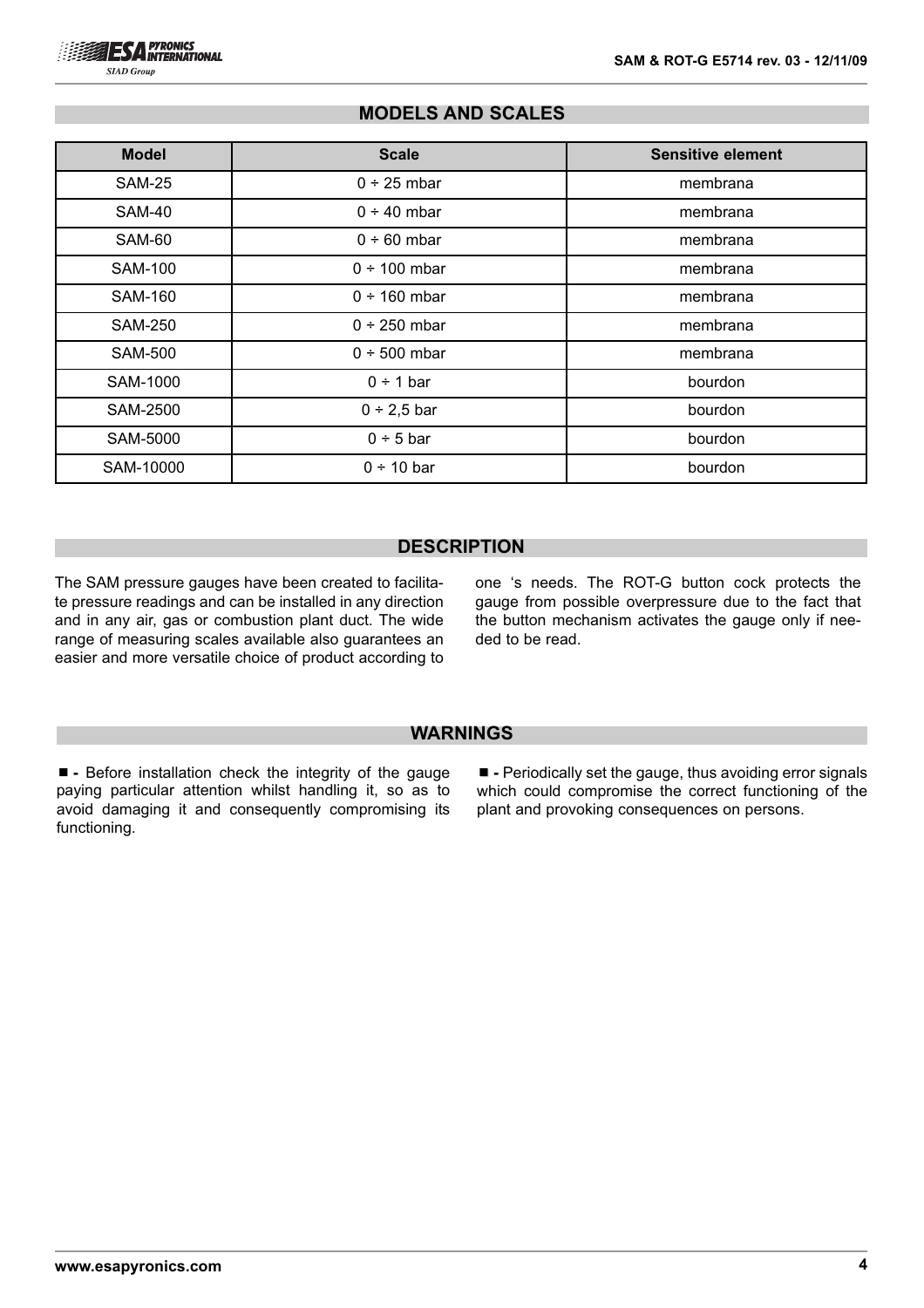## **INSTALLATION**

■ - The pressure gauge can be installed in any position or combustion plant duct direction (**04**).

■ - Pay attention to the direction of the arrows placed on the button cock (**02**) which indicate its correct assembly.

¾**-** Assemble the components placing sealing paste on the threads (**05**), carefully screwing them on using appropriate fixing wrenches.

### **ZERO REGULATION**

**Operate without pressure on the duct. Unscrew the external ring of the dial and remove the glass with the gasket. With a screwdriver unscrew the middle screw, which is the indicating pointer pin. At this** **point the aluminium pointer is loose. Manually bring the arrow to the Zero position on the scale, resting it on the pin near the Zero indication. Carefully rescrew the middle screw on. Now the Zero is regulated.** 

## **MAINTENACE**

**It is not possible to repair neither the gauge nor its components. If the gauge breaks it is necessary to replace the damaged part, therefore the purchase of spare parts to keep in stock, is strongly suggested.** 

**1** - Operate with no pressure on the duct (**04**).

**2** - In case you need to replace the gauge (**01**) or one of its components, dismantle it with an appropriate fixing wrench.

**3** - To check which component needs to be replaced, dismantle the parts and try them out separately: pressure gauge (**01**), button cock (**02**) and adapting nipple (**03**).

**4** - Proceed in replacing the part, placing sealing paste on the thread (**05**) and screwing on with appropriate fixing wrenches.

**5** - In case the gauge's glass dial (**01**) is dirty, clean it with a non aggressive detergent, if it is broken, replace it.

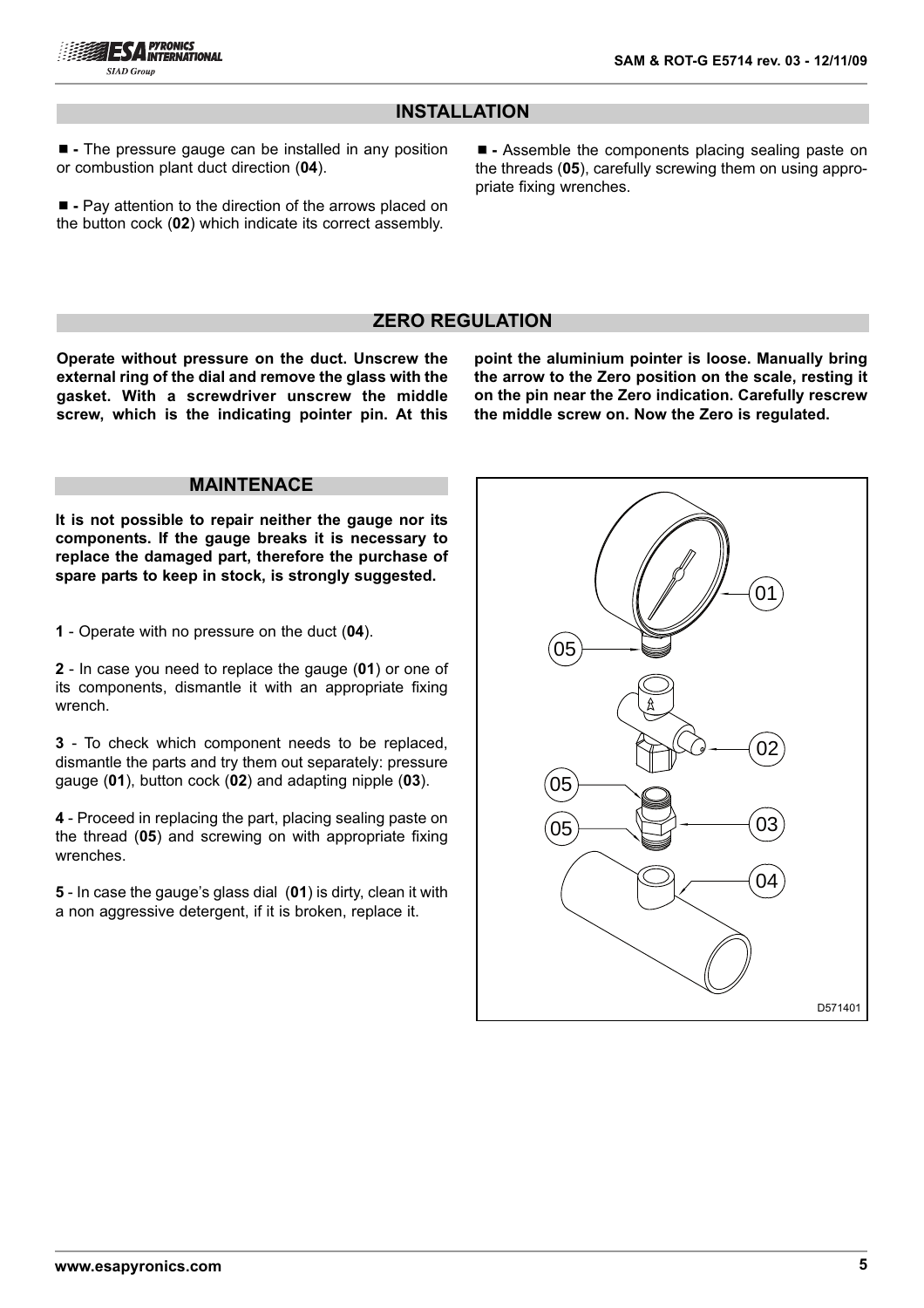

**SIAD Group** 

# **SAM PRESSURE GAUGE DIMENSIONS**



| <b>DN</b> |              | mm | <i>r</i><br>mm | D<br>mm | mm  | п<br>mm | <b>CH</b><br>mm | <b>Peso</b><br>Kg |
|-----------|--------------|----|----------------|---------|-----|---------|-----------------|-------------------|
| 100       | G - 1/2" gas | 20 | 14             | 53      | 113 | 90      | 22              | 0,575             |
|           | G - 1/2" npt |    |                |         |     |         |                 |                   |

## **ROT-G BUTTON COCK DIMENSIONS (ACCESSORY)**